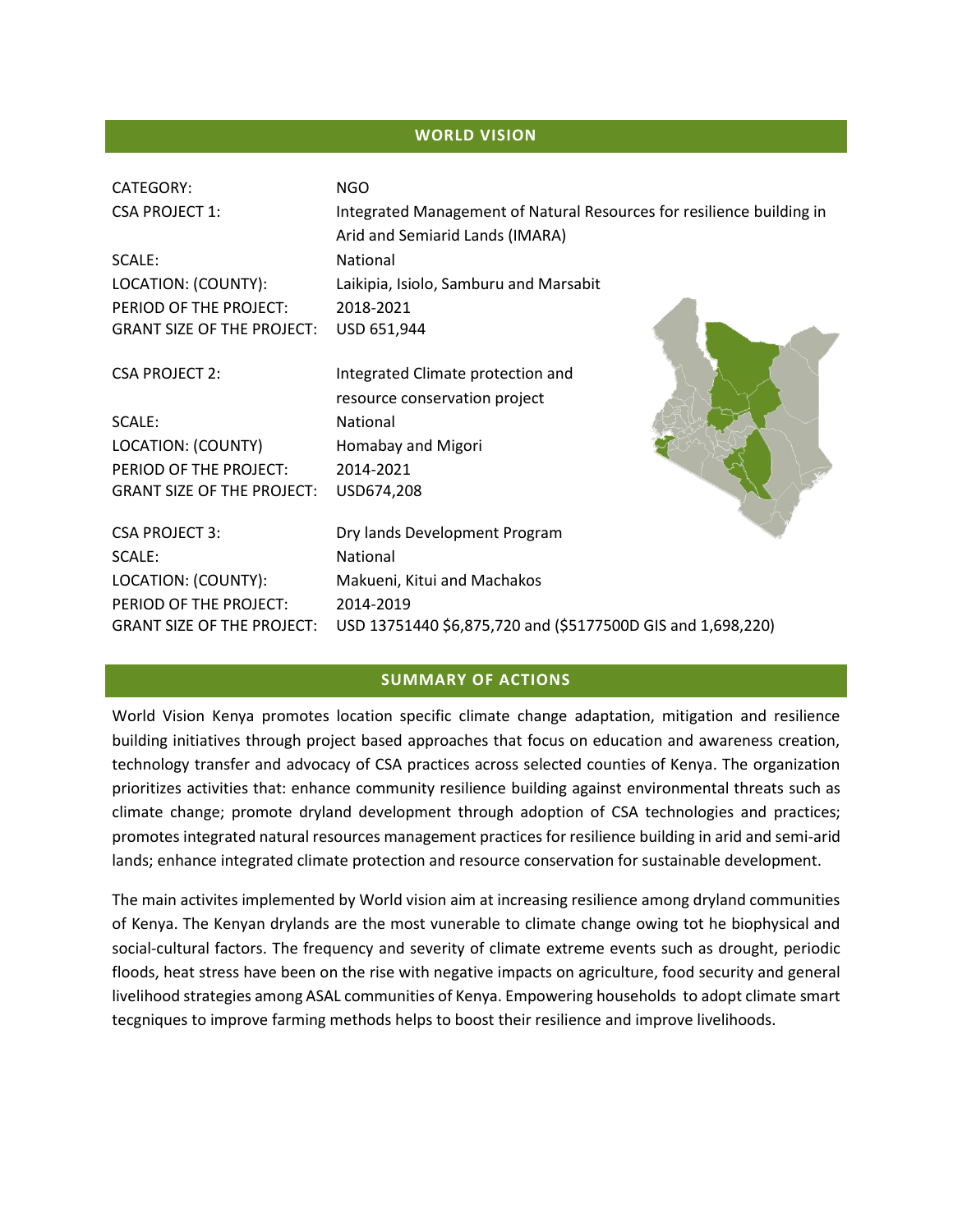#### **CONTEXT**

The inherent fragility of Kenyas drylands makes these agroecosystems highly vunerable to the adverse effects of climate change owing to the already stressed biophysical and social-cultural environments. The increasing frequency and severity of extreme climate events such as drought, periodic floods, and heat waves have negatively impacted on agriculture productivity, food security and livelihoods of ASALs communities of Kenya. Empowering ASALs households to adopt trannsformative climate smart agrotechnologies and practices would help sustain productivity besides boosting resilience of their farming systems and sustain livelihoods.

#### **OBJECTIVE**

Project 1: IMARA project: The overall objective of this project is to Increase the resilience of marginalized households to climate change related shocks through improved natural resources management and diversification of livelihoods.

Project 2: Dry lands Development Program : The long term objective of this project is to enhance food security and economic development of rural populations in dryland areas through improved climate smart water management technologies and practices.

Project 3: Integrated Climate protection and resource conservation project The main objective of this project is to strengthen the adaptive capacity of communities in responding to the adverse effects of climate change on agriculture and food systems through integrated climate and natural resources management approaches.

# **KEY INTERVENTIONS**

| <b>PROJECT 1: IMARA</b> |                                              |                                                        |
|-------------------------|----------------------------------------------|--------------------------------------------------------|
| <b>FARM LEVEL</b>       | <b>OF</b><br><b>TARGET</b><br>N <sub>0</sub> | <b>INDICATORS MONITORED</b>                            |
|                         | <b>FARMERS</b>                               |                                                        |
| Soil<br>and<br>water    | 10,200                                       | No. of smallholder farm households practicing at       |
| conservation practices  |                                              | least one form of soil and water conservation          |
|                         |                                              | practices (e.g. soil fertility improvement, terracing, |
|                         |                                              | erosion control, etc.)                                 |
|                         |                                              |                                                        |
|                         |                                              | No. of farms practicing conservation agriculture       |
| Agroforestry practices  | 10,200                                       | No of households practicing agroforestry/farm          |
|                         |                                              | forestry                                               |
|                         |                                              |                                                        |
|                         |                                              | Acreage under agroforestry/ farm forestry              |
| Inclusion of youth and  | over 3000 youths and                         | Number of youth engaged in CSA initiatives             |
| women in climate smart  | women                                        | Number of women practicing CSA                         |
| agriculture practices   |                                              | No. of CSA technologies and practices adopted by       |
|                         |                                              | farmers                                                |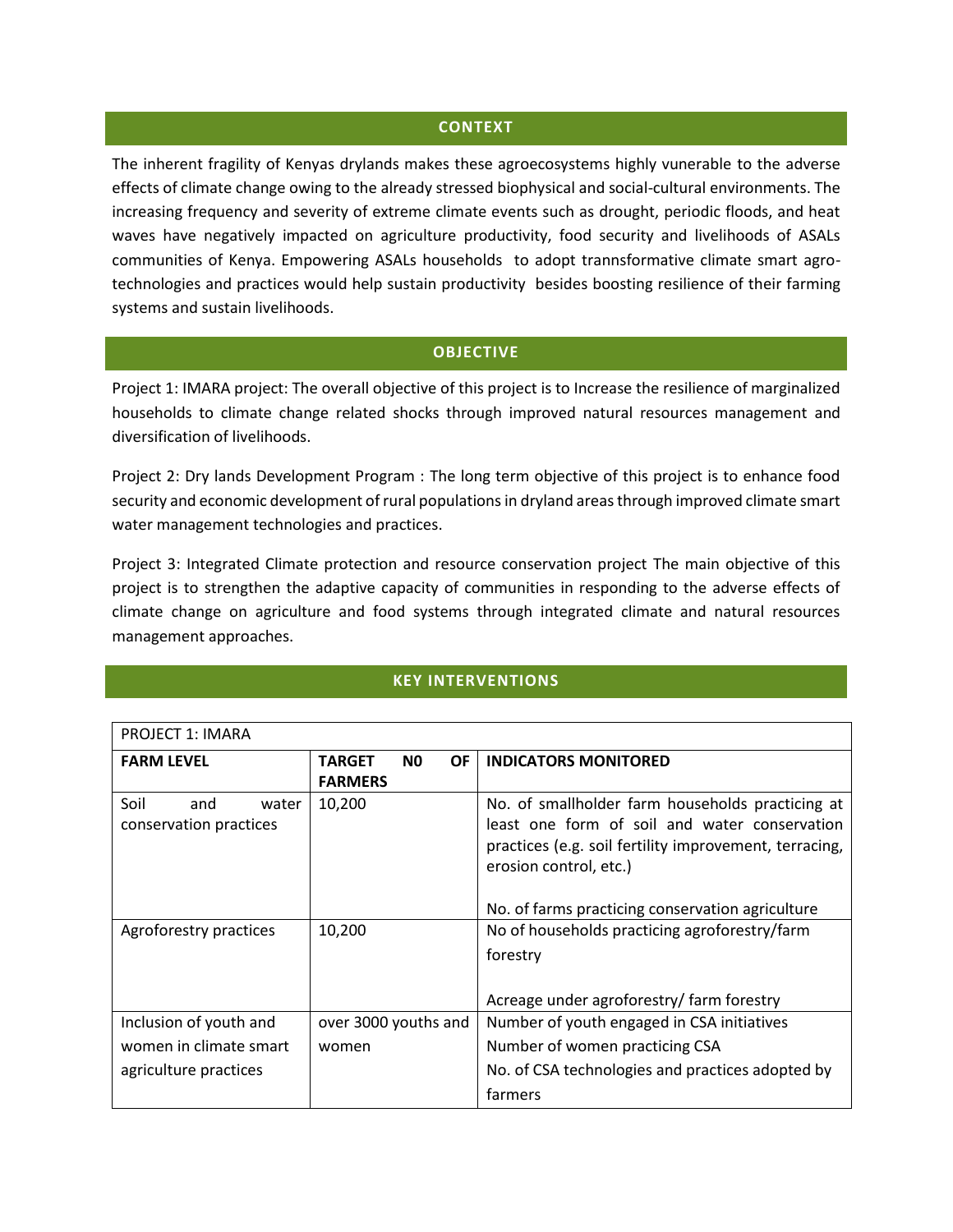| <b>BEYOND FARM LEVEL</b>               | <b>TARGET</b>                          | <b>INDICATORS MONITORED</b>                                                                   |
|----------------------------------------|----------------------------------------|-----------------------------------------------------------------------------------------------|
|                                        | <b>BENEFICIARIES</b>                   |                                                                                               |
| Policy formulation                     | Farmers, agricultural                  | No. of meetings held with farmers, county                                                     |
|                                        | Extension officers,                    | governments officers, agricultural extension                                                  |
|                                        | <b>Natural Resources</b>               | officers, climate services providers, and other                                               |
|                                        | Conservationists,                      | stakeholders                                                                                  |
|                                        | County governments<br>Ministry of      | No. of policy briefs developed and shared                                                     |
|                                        | Environment                            |                                                                                               |
|                                        |                                        |                                                                                               |
|                                        |                                        |                                                                                               |
|                                        |                                        |                                                                                               |
| Capacity building in                   | Farmers, agricultural                  | No. of training workshops conducted                                                           |
| integrated natural                     | extension officers,                    | Capacity building evaluation report                                                           |
| resources management                   | County government                      | No. of climate smart environmental conservation                                               |
|                                        | Ministry of                            | practices integrated in the county integrated                                                 |
|                                        | environment staff,<br>climate services | development plans.                                                                            |
|                                        | providers                              |                                                                                               |
| Research                               | Farmers, Ministry of                   | No of field surveys conducted                                                                 |
|                                        | Environment staff,                     | No of focus group discussions held                                                            |
|                                        | County government                      | No of results sharing conferences                                                             |
|                                        | planners, agricultural                 | No of scientific publications                                                                 |
|                                        | extension staff                        | No. of policy briefs validated and published                                                  |
|                                        |                                        | PROJECT 2: INTEGRATED CLIMATE PROTECTION AND NATURAL RESOURCES CONSERVATION PROJECT           |
| <b>FARM LEVEL</b>                      | <b>TARGET</b><br>N <sub>0</sub><br>OF  | <b>INDICATORS MONITORED</b>                                                                   |
|                                        | <b>FARMERS</b>                         |                                                                                               |
| Index based livestock                  | Over 20,000                            | Number of households enrolled in IBLI programs                                                |
| insurance                              | households                             | Number of households holding IBLI policy and                                                  |
|                                        |                                        | benefitted from payouts                                                                       |
|                                        |                                        | Number of livestock (TLUs) by type insured                                                    |
| Soil<br>and<br>water                   | 10,200                                 | No. of small holder farm households practicing at                                             |
| management                             |                                        | least one form of soil and water conservation (e.g                                            |
| Agroforestry                           | 10,200                                 | soil fertility improvement, erosion control)<br>No of households practicing agroforestry/farm |
|                                        |                                        | forestry                                                                                      |
|                                        |                                        | Acreage of farms under agroforestry/farm forestry                                             |
|                                        |                                        | practices                                                                                     |
| PROJECT 3: DRYLAND DEVELOPMENT PROGRAM |                                        |                                                                                               |
| <b>FARM LEVEL</b>                      | <b>TARGET NO</b>                       | <b>INDICATORS MONITORED</b>                                                                   |
| Rain water harvesting                  | Households in 22                       | No of households practicing/adopting on-farm rain                                             |
|                                        | counties                               | water harvesting technologies (e.g. farm ponds, zai                                           |
|                                        |                                        |                                                                                               |
|                                        |                                        | pits etc)                                                                                     |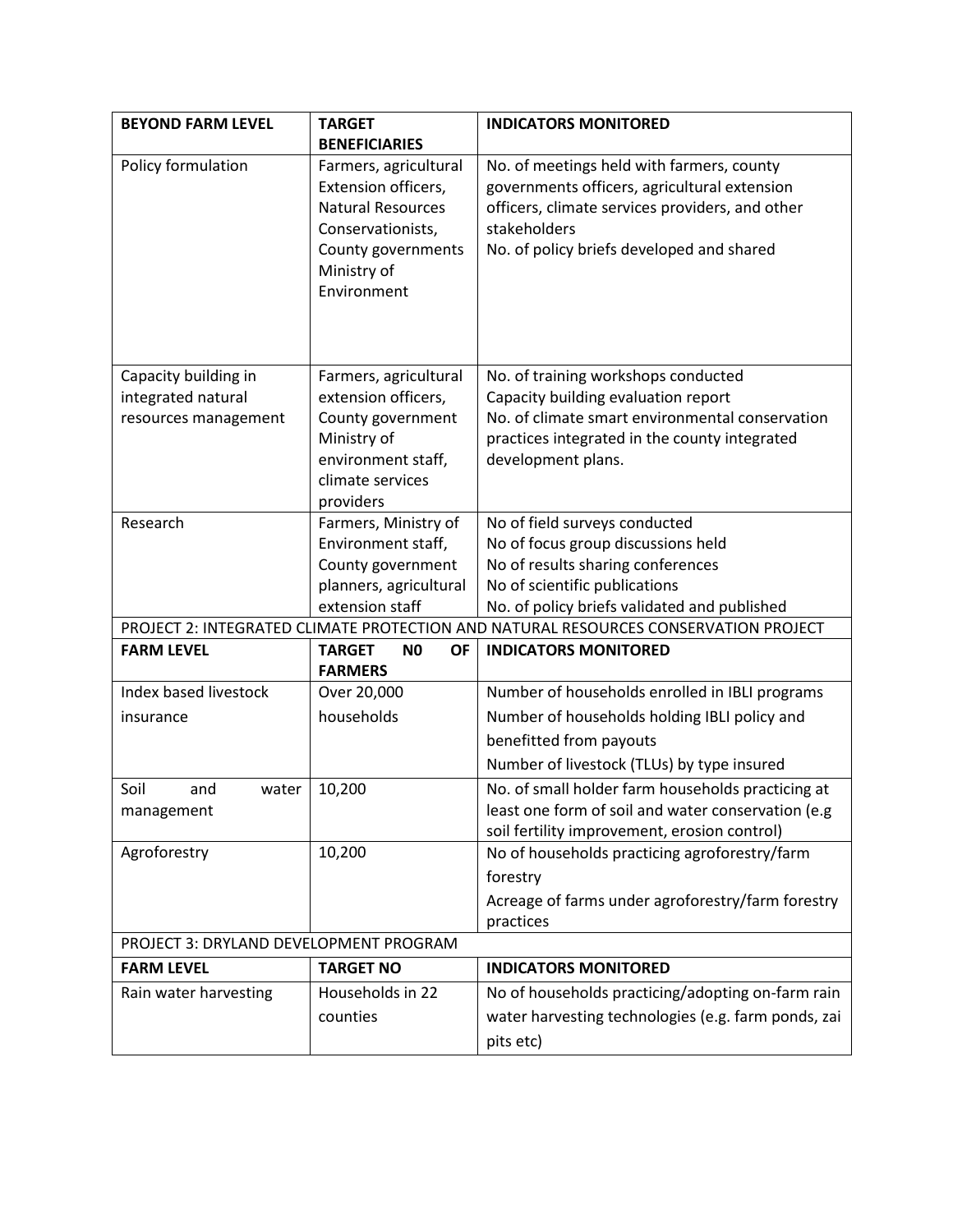| Integrated water and soil | Households             | No. of small holder farm households practicing at  |
|---------------------------|------------------------|----------------------------------------------------|
| management techniques     |                        | least one form of soil and water conservation (e.g |
|                           |                        | soil fertility improvement, erosion control        |
| Value addition for crops  | In at least five L & R | Number of Farmer Producer Groups undertaking       |
| and livestock             | projects (Bandaptai-   | value addition activities                          |
|                           | 2500 HHs, IFFHP $-$    | Volumes of value added products (by type)          |
|                           | 800 HHs, FONSAREP      | marketed                                           |
|                           | $-500$ HHs)            |                                                    |

# **PARTICIPATION IN KEY CLIMATE & AGRICULTURE NETWORKS**

World Vision is a member of several networks including: the Non-state actors fronted CSA Alliance; the Ending Drought Emergencies (EDE) framework Task Team on pillar four; the National WFD planning committee; the National Farmer Managed Natural Regeneration network; the Kenya Agri-Nutrition Framework; and the Kenya Climate Smart Agriculture Multistakeholder Platform (MSP) among others.

| <b>INVOLVEMENT IN CSA</b>                    | <b>RELEVANCE OF CSA MSP TO WORK</b>              |
|----------------------------------------------|--------------------------------------------------|
| Policy formulation and advocacy<br>$\bullet$ | Networking                                       |
| Knowledge dissemination                      | Learning and exchange<br>$\bullet$               |
| <b>Technology Transfer</b>                   | Influence on policy environment<br>٠             |
| Capacity building initiatives                | Reporting and showcasing<br>٠                    |
|                                              | Information on CSA Technologies and<br>$\bullet$ |
|                                              | practices                                        |

### **RECOMMENDATION ON WAYS TO SUPPORT MSP**

- CSA knowledge dissemination
- Technology transfer on climate smart agriculture practices
- Capacity building of CSA actors
- Mobilizing actors and facilitation of dialogue on CSA actions
- Research
- Resource mobilization

# **LESSONS LEARNED/ CHALLENGES IN THE CSA PROJECT IMPLEMENTATION**

Continuous capacity building and technology transfer in support of farming households is required in order to bring CSA adoption to scale. Coordination among stakeholders will go along way to leverage on resources, multiply impact and avoid duplication of resources in implementing CSA initiatives. There is need to climate proof all agricultural projects against climatic shocks and stresses in order to avoid losing gains so far made.